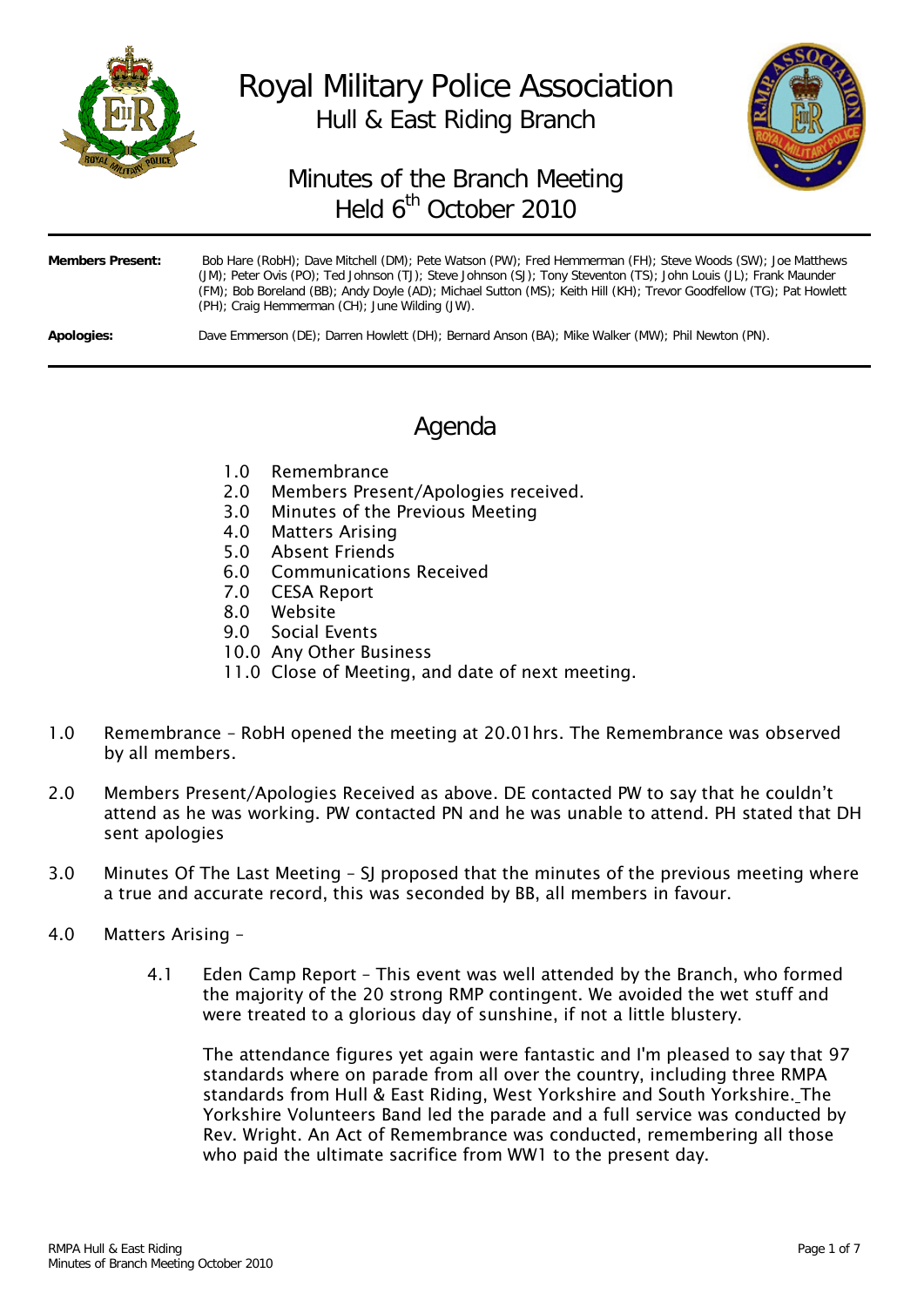The salute was taken by General Sir Charles Huxtable KCB, CBE, DL.

All in all a fantastic day out that was well represented by all services, but specifically the RMPA and I highly recommend it to you all for next year.

RobH stated that both he and Sandra had thoroughly enjoyed the day.

- 4.2 Para 10 Report Steve Johnson recently completed the Para 10 Endurance Run for charity, this is his review: (I arrived at the) *Infantry Training Centre Catt Erick, on arrival all bergans were weighed by members of the Parachute Regiment, anyone's pack found to be 'lacking' in weight was 'encouraged' to pick up a spare rock or two, anyone's pack that was found to be over the required weight was greeted with 'Good effort'. Around 2000 people both civilian and military arrived to take up the challenge. The run was hard, the hills steep and the water obstacles deep, as I passed others our Corps motto "Exemplo Ducemus'' went threw my mind, but we did it, myself in 1 Hrs 58 Mins and my Matlot colleague* (from the Prison Service) *in 2 Hrs 15 Mins, yes I was 8 Mins over the required time for a trainee Para, but sill not bad for a 55 year old. This had been both a painful yet rewarding day, I had raised in excess of £875 and Matlot colleague a similar amount for a* very worthy cause.
- 5.0 Absent friends Geoff Blakestone As Members will be aware, Geoff passed away on the  $21<sup>st</sup>$  September, his wife Emily passed away on the  $25<sup>th</sup>$  September; a double funeral was held on Tuesday the 5<sup>th</sup> October which was well attended by Branch Members. The Branch Standard marched in front of the hearses and through a guard of honour formed by Branch Members. The family have asked that thanks be passed to all members that attended the funeral. Needless to say, Geoff and Emily will be sorely missed by all Members of the Branch and our hearts go out to their family and friends at this sad time.

Geoff & Emily have now been added to the new dearly departed section of the website.

- 6.0 Communications The Branch had received the following communications:
	- 6.1 The minutes of the recent CENCO meeting have been received from RHQ, notable points as follows:
		- 6.1.1 Certificates of Merit: CENCO reported that 16 nominations had been made to the Awards Committee and that Mr. Peter Watson and Mr. David Mitchell had both been awarded a Certificate of Merit for Services to The Royal Military Police Association.
		- 6.1.2 The RAFP Parade at NMA CENCO reported that the Royal Air Force Police Parade will be held at the National Memorial Arboretum on the 9<sup>th</sup> March 2011, RMPA also parade as an act of solidarity and comradeship.
		- 6.1.3 Field of Remembrance 2010 CENCO reported that following the Field of Remembrance service, a meal will be served at the Union Jack Club at a cost of £9.00 per head. Members wishing to attend this function should contact the Branch Secretary in the first instance.
		- 6.1.4 Church Parade Tower of London 2011 CENCO reported that the parade will be on the 13 February 2011. Those wishing to attend should apply to London Branch as soon as possible. General Dannatt is taking the salute hence the even could become over-subscribed. London Branch will allocate tickets on a first come first served basis. Members wishing to attend this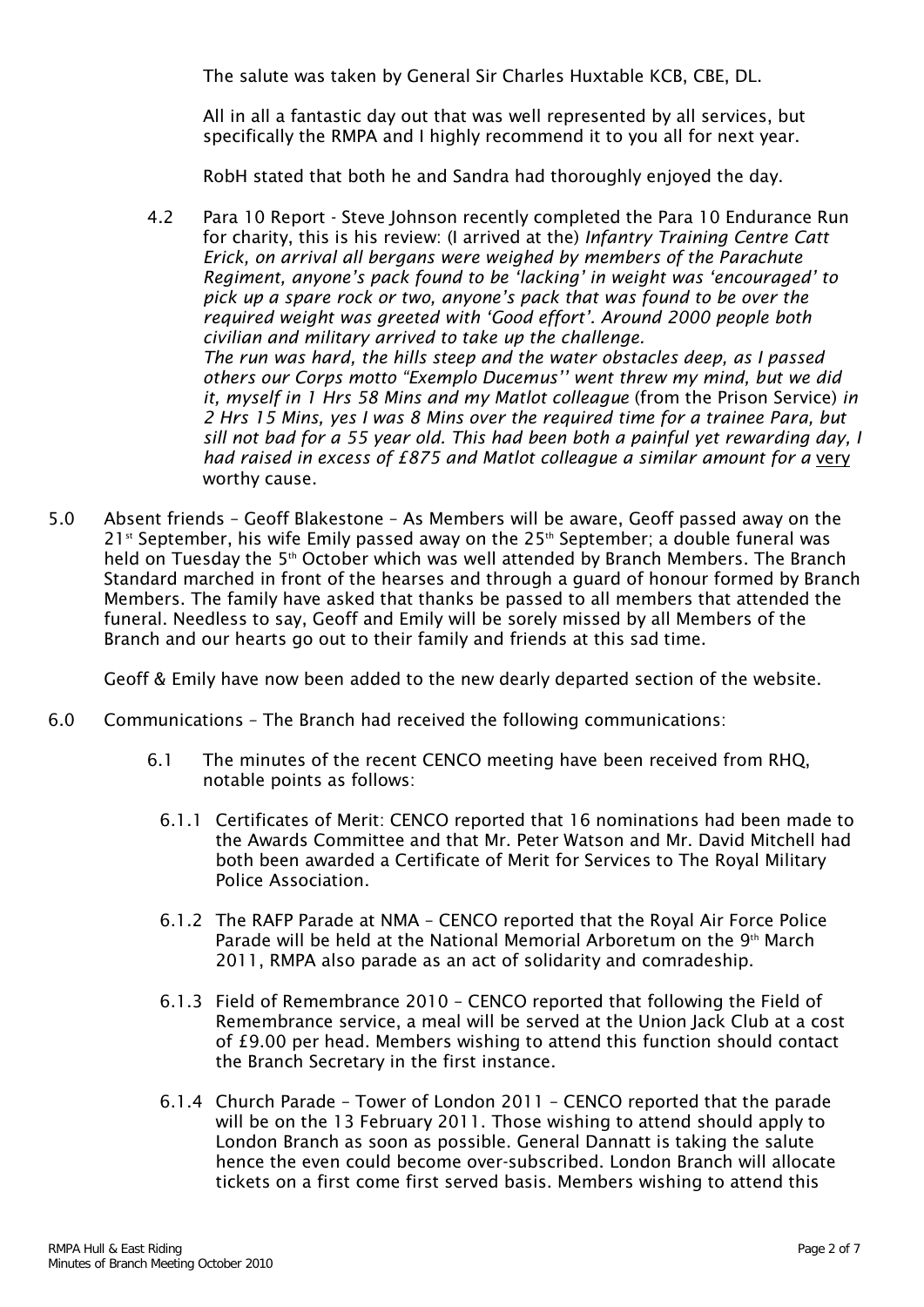function should contact the Branch Secretary in the first instance. PW will be attending this event next year and will have room for 2 people.

- 6.1.5 Cenotaph Parade (LONDON) CENCO Reported that RBL have allocated 100 tickets to the RMPA. Without a ticket you will not be able to parade. Those wishing to attend the London event should contact the Branch Secretary in the first instance.
- 6.1.6 RMPA Reunion 2011 CENCO reported that the venue for the 2011 RMPA Reunion is Belfast. The Dinner will be held in the City Hall where the Lord Mayor of Belfast will welcome diners with a Cocktail Party paid for by the city. The Church Parade and the AGM will be next door in the Jury's Inn. The Reunion Bar will also be in the Jury's Inn as there is no bar in the City Hall. Church Parade will be 11.00hrs on Sunday. The hotel has agreed to supply RMPA discount cards for drinks in the Hotel Bar. There will also be opportunities to visit the Falls Road and Shankhill on The Belfast Tour Bus which runs from outside the hotel. PW is considering attending this event. Branch Members wishing to attend this event should contact the Branch Secretary in the first instance.
- 6.1.7 Freedom of Richmond CENCO reported that 150 Pro Coy will be exercising the Freedom of Richmond on 04 Nov 10. RMPA are requested to provide a Guard of 40 and the National Standard. Branch Members wishing to attend this event should contact the Branch Secretary in the first instance.
- 6.1.8 Juno Beach 1944 CENCO reported that the RMP Sec was looking for anyone who landed on Juno Beach during June 1944. Arthur Cant's name and details have been forwarded to RHQ.
- 6.1.9 North American Reunion 2011 CENCO reported that the North American Reunion 2011 was proposed as a cruise from Boston to Bermuda. Any member who wishes to express an interest in this trip should contact the Branch Secretary in the first instance.
- 6.2 The minutes on the recent RMPA Trustees meeting have been received from RHQ, notable points as follows:
	- 6.2.1 NMA PM(A) has directed that RMP move toward making our memorial at Alrewas a centre for Remembrance throughout the Corps, both service and retired. He has directed all units to become involved with the June event. It was agreed that a marquee would be costed for as the chapel is too small to include the Regular Army members and that the Corps RSM should take the parade.
	- 6.2.2 The National Vice Chairman reported on RMPA efforts to recruit new members. He said that the use of the web may well be the most effective method of advertising and recruiting. The Chairman believed firmly that the RMPA required a web page.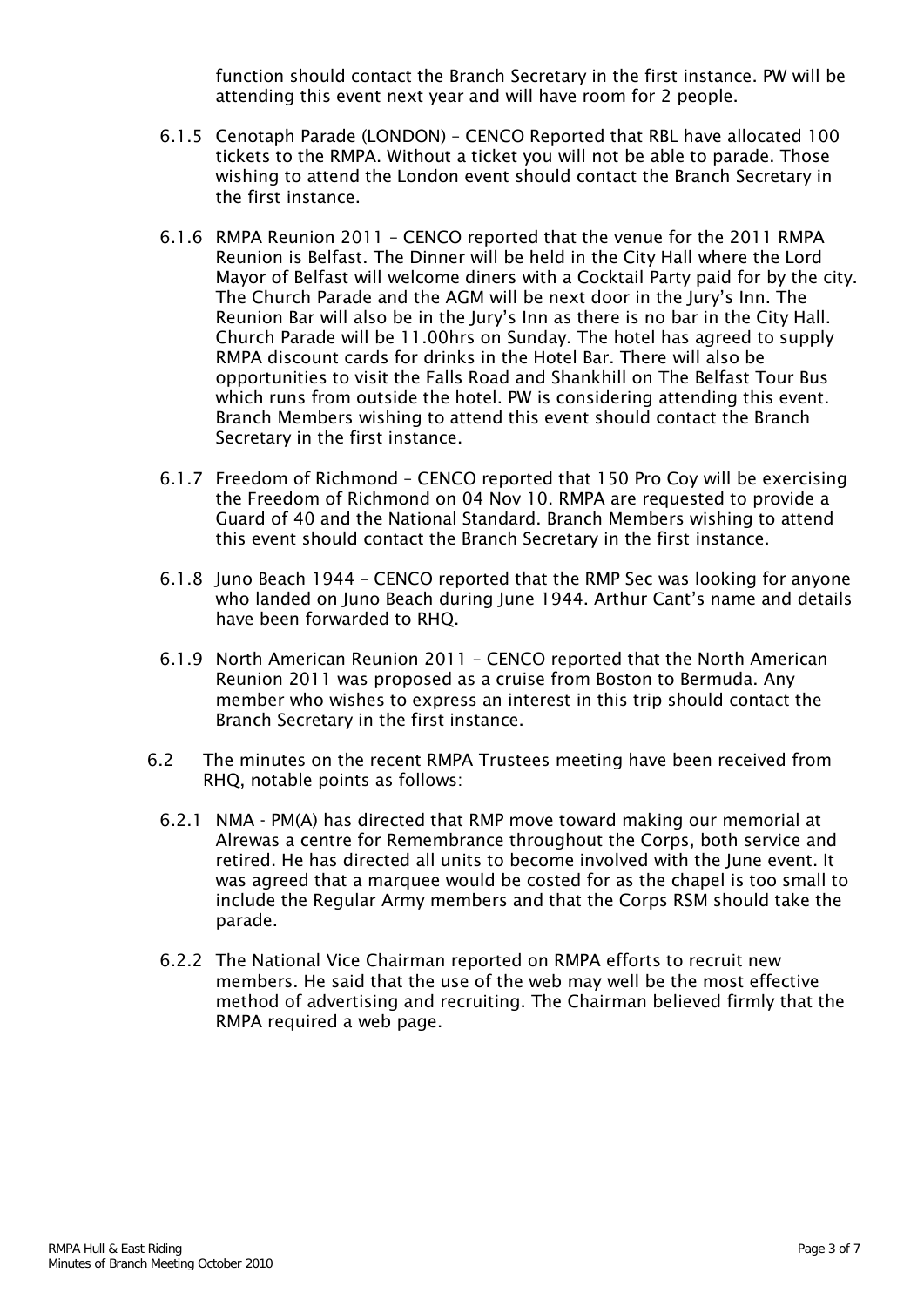6.3 An email was received from the Branch Secretary of the Birmingham (Midlands) Branch RMPA:

*Hi,*

 *Just to thank you and your members both personally and on behalf of our members who attended for the fantastic welcome and hospitality shown to us at your Dinner.*

 *I think this event will be a popular occasion for us if we are invited in the future.*

*Best regards Bob Richards*

- 6.4 A letter was received from Mr. Jim Ramsey BEM of the Birmingham (Midlands) Branch RMPA thanking all Members of the Hull Branch for the wonderful hospitality shown to the five members of the Birmingham (Midlands) Branch at our recent Annual Dinner.
- 6.5 A letter was received from Mr. Barry Dougdale explaining that he was unable to attend our Annual Dinner. He also enclosed a cheque for the sum of £10.00 to be used towards the dinner. He passed on his regards to all members and asked that I tell 'young Emmerson' to behave himself and Joe Matthews that he'll try and get down soon to have that pint with him! PW sent a letter of thanks to Mr. Dougdale.
- 6.6 A letter was received from Birmingham (Midlands) Branch RMPA inviting our Branch Members to their Christmas Luncheon to be held at the Hagley Golf & Country Club on Saturday 11<sup>th</sup> December 2010, 12.30 hrs for 13.00 hrs. Tickets cost £21.00 per head and a choice of four course meals where available. Members wishing to attend this event should contact the Secretary in the first instance. Names have to be with Birmingham (Midlands) Branch by 19<sup>th</sup> November 2011.
- 6.7 An email was received from Charmaine at RHQ asking whether the Branch required a cross placing in the Field of Remembrance this year. PW requested that the Branch have the same cross as last year. Charmaine confirmed that the price for this cross would be £8.47. FH forwarded a cheque for this amount to RHQ.
- 7.0 CESA Report DM reported that he had a meeting planned to discuss the formation and running of the cenotaph parade in Hull, with the Chief Constable and representatives of the Armed Forces. He is determined to raise the issue of 'dignitaries' waiting in the Royal Station Hotel, while the Veterans stand on parade, and like last year, get soaked through, although he isn't confident that any changes will be made!
- 8.0 Website PW reported that a new 'Dearly Departed' section has been added to the website. Currently this section has two entries, Hazel Mitchell and Geoff & Emily Blakestone. There are plans in place to add other Branch Members who have passed away, so if any Members have information relating to deceased Members of the Branch please pass this on to the Secretary.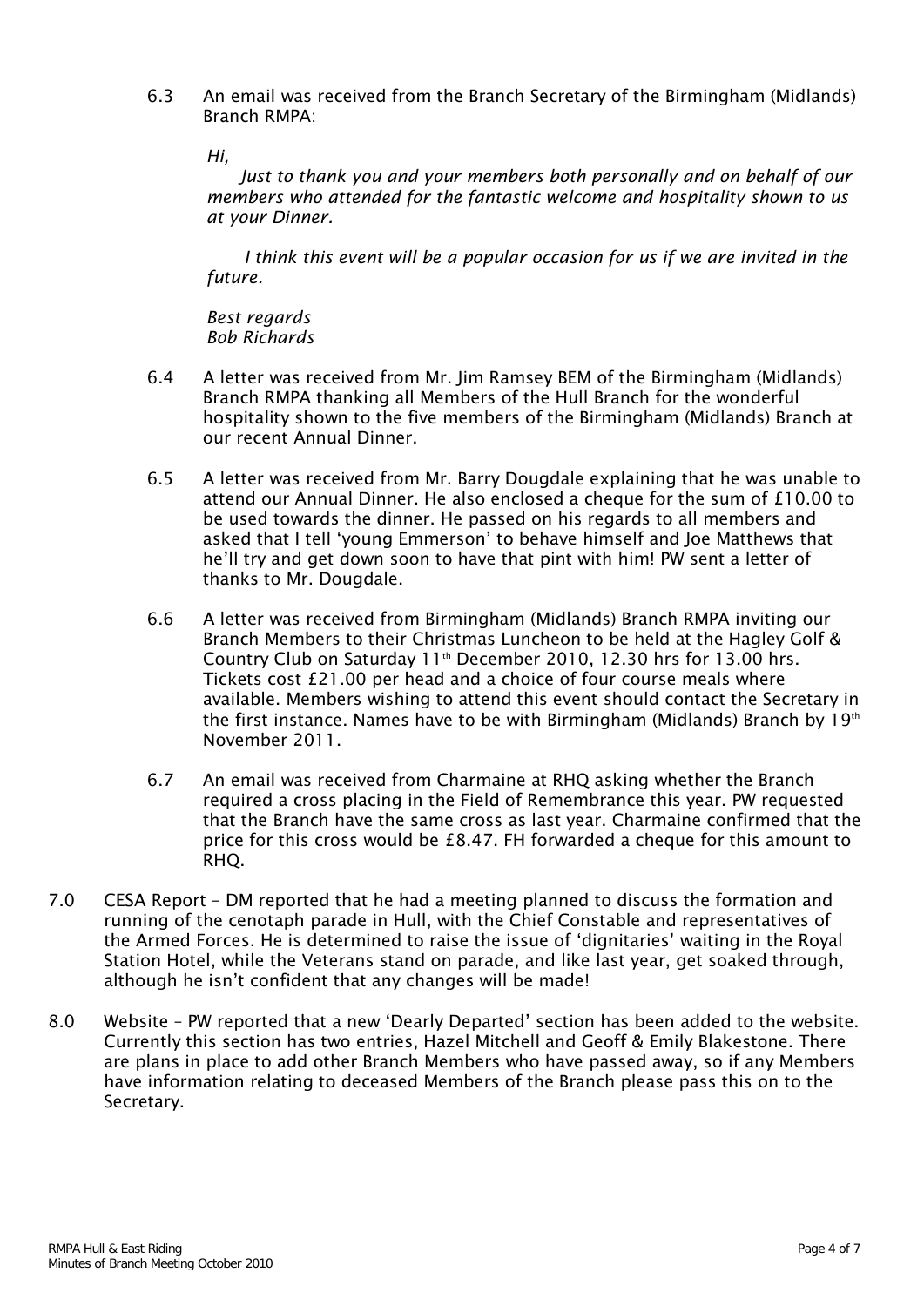### 9.0 Social Events-

9.1 Annual Dinner Report – FH gave a comprehensive break down on the financial affairs relating to the function, and concluded that this year's event had been financially viable. Including paying the deposit for next years event, we where only just slightly over the overall takings for the event. A full breakdown is available to any Member who wishes to view the report and they should contact the Treasurer to request a copy.

All in all the event was deemed to be a great success. An attendance figure of 68 Members and guests made this one of the most successful in recent memory. There was only one minor hitch, that being the lack of availability of the access code to the Marina Hotel car park, which caused a degree of embarrassment when guests where unable to get out of the car park. The bar staff, who where supposed to know the code, didn't have a clue, and in the end CH had to run across to the hotel to get the code. This complaint has already been passed to Peter Wright, the steward of the club by FH.

SJ wished it to be placed on record that he recognised the hard work that had been put in by the committee and others to make this event the success that it was, from the table decorations to the raffle. This was seconded by JM.

DM presented flowers for both Sandra Hare and Dee Groom, in thanks for their help with the raffle, these where graciously received by both RobH and PW.

9.2 Ladies Night – DM proposed that the next Ladies night will be held on Thursday the 25<sup>th</sup> November 2010 this was seconded by PW, all in favour. It was agreed that we should investigate whether the Springhead Golf Club would be available as they had previously looked after us excellently and it was incredibly good value for money. RobH will investigate and report back at the next meeting.

Members are reminded that we normally hold a raffle at these event and donations of raffle prizes would be greatly received. These can be brought either to the next meeting or on the night.

(Post Meeting Note: RobH has been in touch with the Springhead Golf Club and confirmed that they have availability for Thursday 25<sup>th</sup> November 2010 a hot and cold buffet will be provided and the cost will be £5.00 per head. The committee has decided that Branch Members will be able to attend for FREE, with only partners and additional guests having to pay the £5.00 ticket price. The above will be confirmed during the next meeting on the  $3<sup>rd</sup>$  November.)

#### 10.0 Any Other business

- 10.1 JM asked whether we could arrange a visit to Norton, the HQ of 252 Pro Coy RMP(V), where he and other members of the branch had served. He stated that it would be nice to meet up with other members of 252 who may now be involved with the RMPA. PW stated that he would get in contact with the secretary of the North East Branch RMPA or OC 252 Pro Coy RMP(V).
- 10.2 PW reported on an ongoing operation in Afghanistan. Operation Plunder was commenced about a month ago to try and prevent the smuggling of contraband by serving soldiers. When soldier leave an operation theatre, they pack all items into a MFO box which is then sealed. This is then shipped back to the UK. RMP NCO's are now searching all boxes and removing contraband,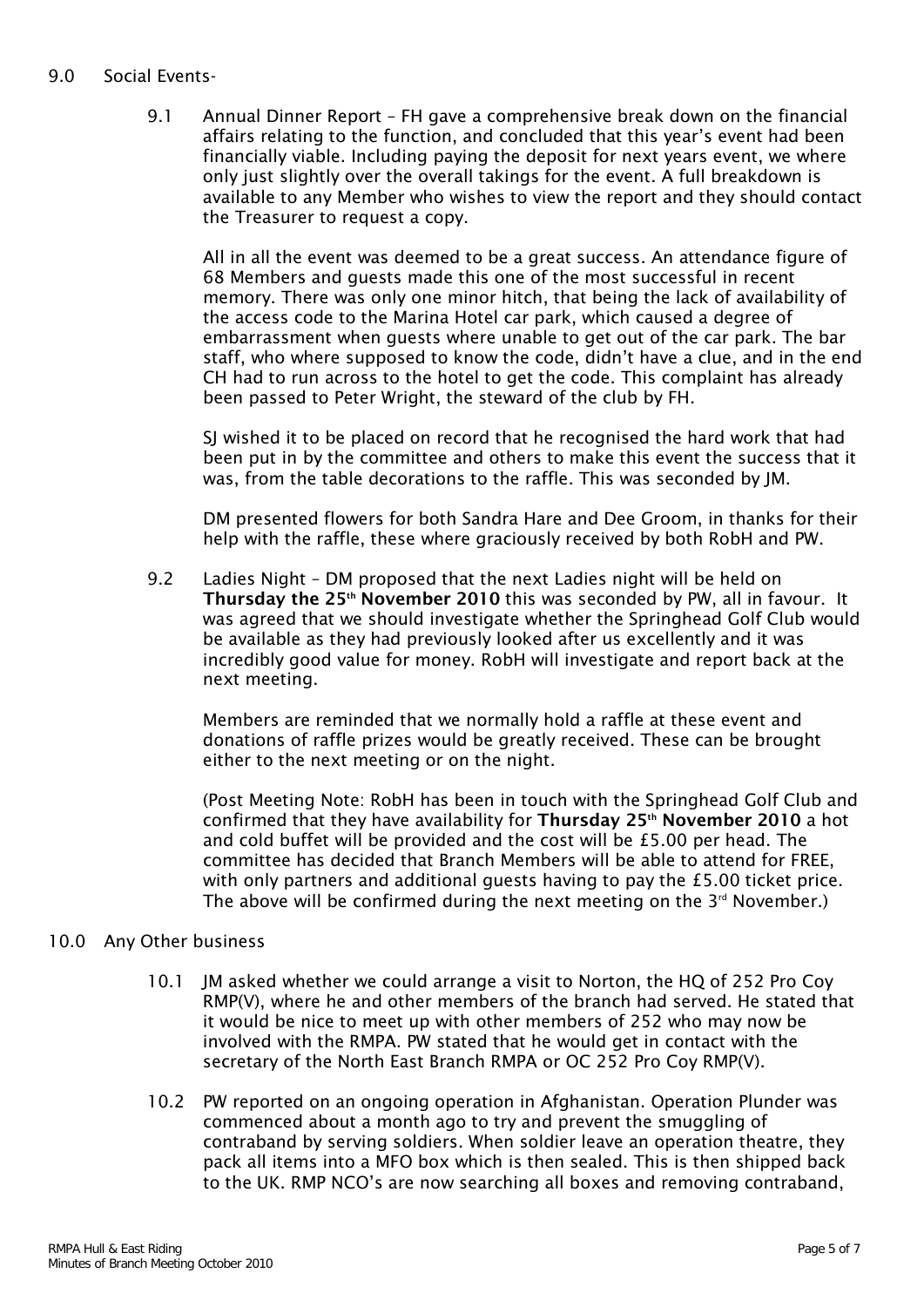and arresting soldier that are smuggling more serious items such as drugs, munitions and weapons. A close friend of the branch SSGT Jon Wild of 252 Pro Coy RMP(V) is currently in charge of the search teams on the ground. A video of a recent news report can be viewed on the Video Section of our website. PW suggested that SSGT Wild could attend one of our branch meetings upon his return to give us a brief on Operation Plunder.

- 10.3 TJ asked whether wreaths had been order for Remembrance Sunday. He stated that 2 would be required, one for Hull and one for Beverley. DM stated that these would be order through CESA. PW stated that he would prepare Branch Wreath Cards for both the wreaths for the next meeting. These will be attached to the wreaths at the next meeting.
- 10.4 DM reported that he is going on vacation and therefore would not be able to attend the next CESA meeting. He had asked TS to attend in his absence. TS will arrange the wreaths required in section 10.3.
- 10.5 RobH stated that he did not intend to stand for re-election as Branch Chairman at the next AGM. He stated that he enjoyed his tenure as Chairman but now wanted to pass the baton on to someone else. He will remain an active member of the Branch in one capacity or other. PW stated that RobH had done a fantastic job as Chairman over the past two years and that he had the thanks of all the Branch Members. PW also stated that if any Branch Member wishes to be considered for election to any of the offices of the Branch they should make there wishes known to a member of the committee.
- 11.0 The time being 21.00hrs and there being no further business, the meeting was closed by RobH. The next meeting will be held on Wednesday  $3<sup>rd</sup>$  November 2010 at 20.00hrs, at the Police Social Club, Inglemire Lane, Hull.

### Agenda for October's Meeting

- 1.0 Remembrance
- 2.0 Members Present / Apologies Received
- 3.0 Minutes Of The Last Meeting
- 4.0 Matters Arising
- 5.0 Absent Friends
- **Communications**
- 7.0 CESA Report
- 8.0 Website
- 9.0 Social Events
	- 9.1 Ladies Night
- 10.0 Any Other Business

#### In Closing

In the style of the esteemed Mick Budding, I thought I might close this edition of the Branch Minutes in a slightly lighter note, ergo, I thought you might like to read the following information on our current treat levels:

The English are feeling the pinch in relation to recent terrorist threats and have raised their security level from "Miffed" to "Peeved." Soon, though, security levels may be raised yet again to "Irritated" or even "A Bit Cross." The English have not been "A Bit Cross" since the blitz in 1940 when tea supplies all but ran out. Terrorists have been re-categorized from